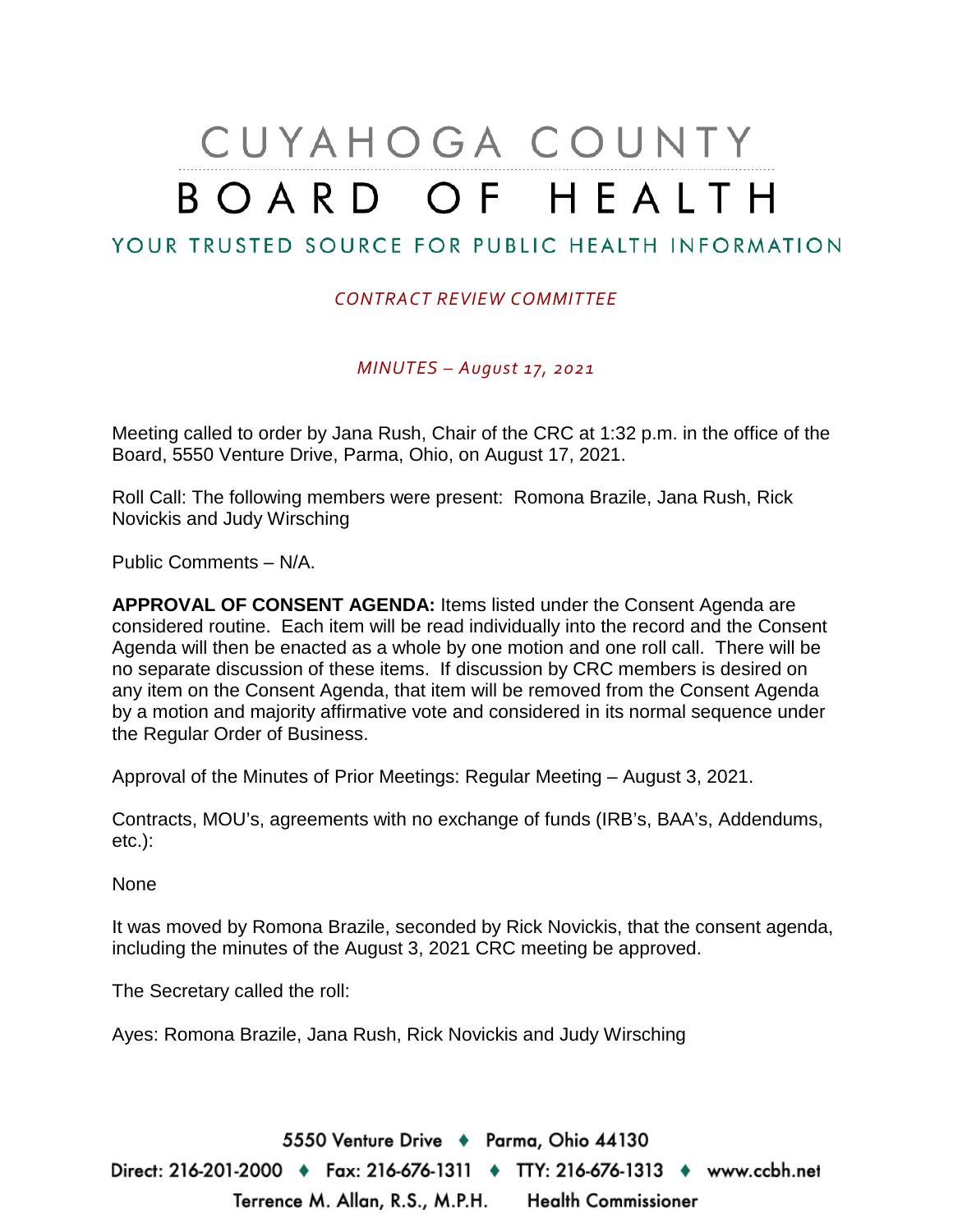#### **CONTRACTS AND AWARDS:**

Tabled Items

CRC 2021-64 Administrative Services submitting a contract and contract addendums with Paramount Insurance Company to accept CCBH as a network/participating provider to deliver all covered services under their commercial, Medicare and Medicaid plans beginning on or about July 6, 2021. Amount to be received shall be consistent with approved Paramount Insurance Company reimbursement rates.

Purpose: To establish CCBH as an in-network provider with Paramount Insurance Company.

No Action Today.

CRC 2021-76 9955 Edgerton Rd. North Royalton, Ohio 44133

CRC 2021-77 27264 Sprague Rd. Olmsted Township, Ohio 44138

Items CRC 2021-76 & CRC 2021-77 were tabled due to extension of the deadline to submit bids for these projects.

New Items For Review

Bid/Quote Openings ≥ \$25,000.00

Lead Program Bid Openings presented by: Stephanie McConoughey

It was moved by Judy Wirsching, seconded by Rick Novickis that the following quote (CRC 2021-67) for 1422-1428 Lakewood Avenue, Lakewood, Ohio 44107 be accepted as the lowest and best, and a recommendation that a contract be awarded to Paragon CMS in the amount of \$78,565.00 be submitted to the Board for approval (ref. enclosed).

The Secretary called the roll:

Ayes: Romona Brazile, Jana Rush, Rick Novickis and Judy Wirsching

Bid/Quote Openings < \$25,000.00

Lead Program Bid Openings presented by: Stephanie McConoughey

5550 Venture Drive + Parma, Ohio 44130 Direct: 216-201-2000 ♦ Fax: 216-676-1311 ♦ TTY: 216-676-1313 ♦ www.ccbh.net Terrence M. Allan, R.S., M.P.H. **Health Commissioner**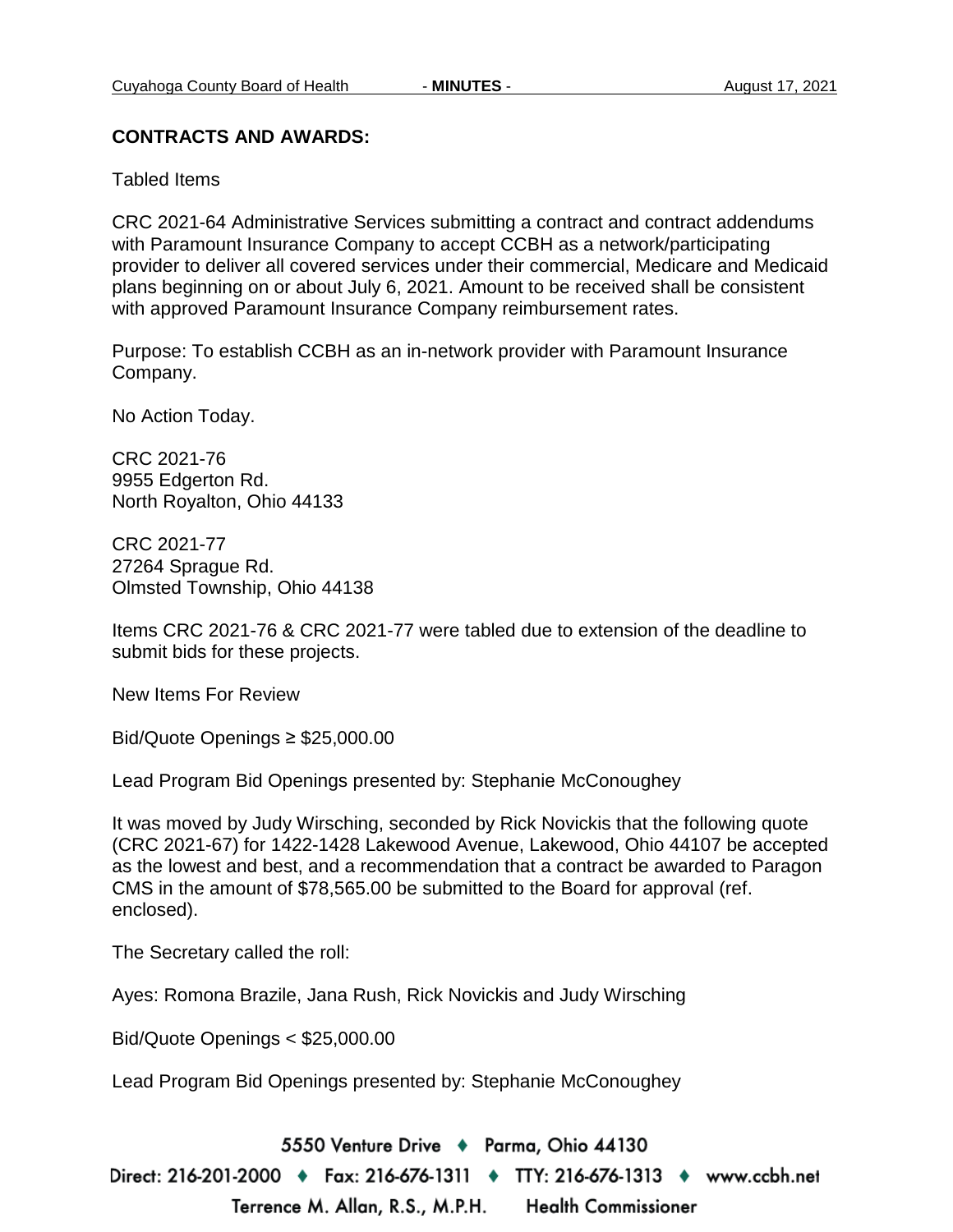It was moved by Romona Brazile, seconded by Judy Wirsching that the following quote (CRC 2021-72) for 22450 Lakemont Ave., Euclid, Ohio 44123 be accepted as the lowest and best, and a contract be awarded to Paragon CMS in the amount of \$12,555.00 (ref. enclosed).

The Secretary called the roll:

Ayes: Romona Brazile, Jana Rush, Rick Novickis and Judy Wirsching

It was moved by Rick Novickis, seconded by Romona Brazile that the following quote (CRC 2021-73) for 20280 Blackfoot Ave., Euclid, Ohio 44117 be accepted as the lowest and best, and a contract be awarded to Green Home Solutions in the amount of \$4,700.00 (ref. enclosed).

The Secretary called the roll:

Ayes: Romona Brazile, Jana Rush, Rick Novickis and Judy Wirsching

It was moved by Judy Wirsching, seconded by Jana Rush that the following quote (CRC 2021-74) for 18416 Maple Heights Blvd., Maple Heights, Ohio 44137 be accepted as the lowest and best, and a contract be awarded to American Builders and Applicators in the amount of \$10,525.00 (ref. enclosed).

The Secretary called the roll:

Ayes: Romona Brazile, Jana Rush, Rick Novickis and Judy Wirsching

It was moved by Rick Novickis, seconded by Romona Brazile that the following quote (CRC 2021-75) for 5144 Miller Ave., Maple Heights, Ohio 44137 be accepted as the lowest and best, and a contract be awarded to Paragon CMS in the amount of \$15,633.00 (ref. enclosed).

The Secretary called the roll:

Ayes: Romona Brazile, Jana Rush, Rick Novickis and Judy Wirsching

Expenditures: Contracts up to \$25,000.00

It was moved by Judy Wirsching, seconded by Rick Novickis that the addendum (CRC 2021-78) to the contract with Heidi Harris to increase the amount paid to Heidi Harris from \$11,800.00 to \$16,513.50 be approved.

Presented by: Erin Elszasz

Purpose: To serve as Nurse Practitioner in the CCBH Family Planning Clinic.

5550 Venture Drive + Parma, Ohio 44130 Direct: 216-201-2000 ♦ Fax: 216-676-1311 ♦ TTY: 216-676-1313 ♦ www.ccbh.net Terrence M. Allan, R.S., M.P.H. **Health Commissioner**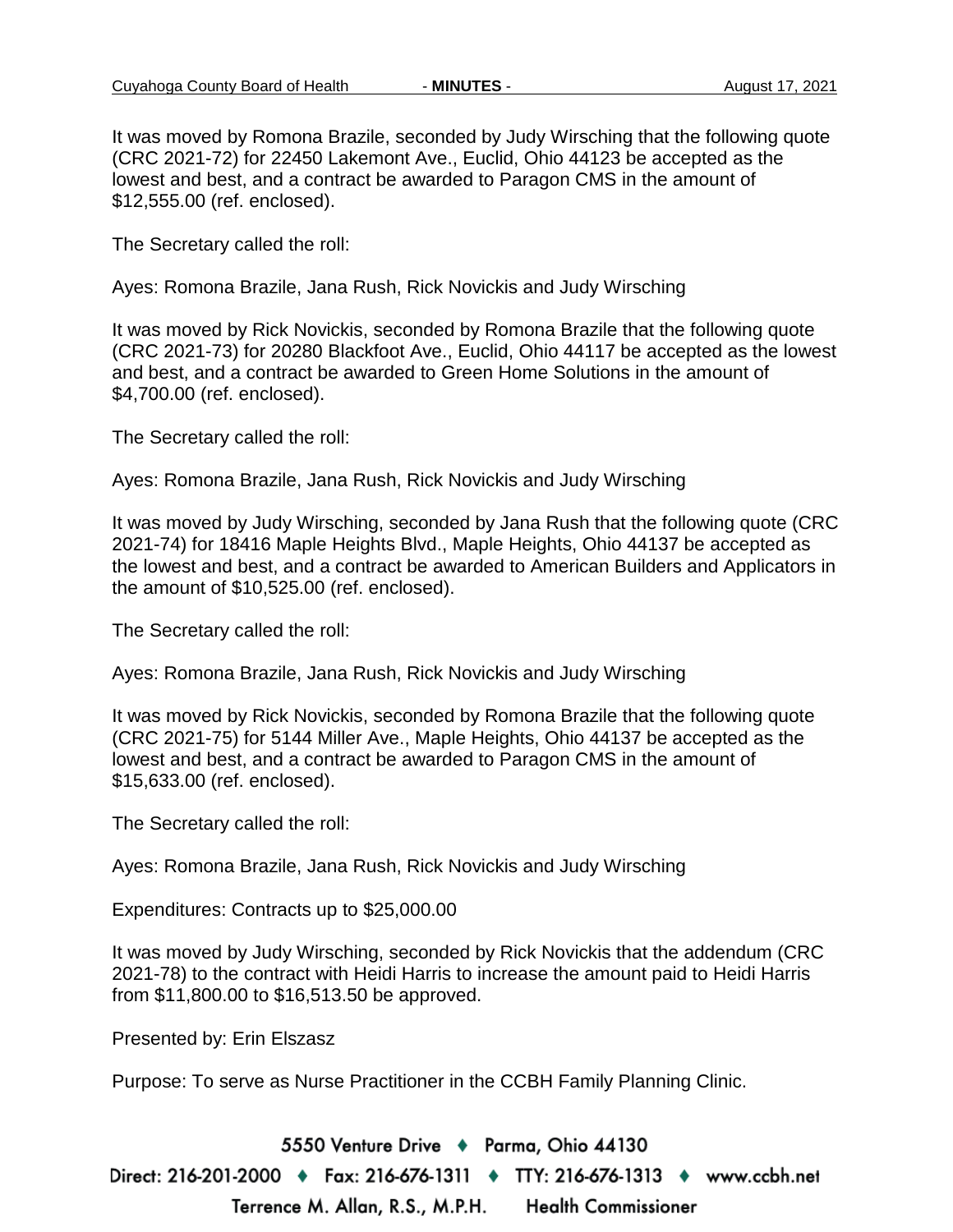Funding Source: 100% reimbursable through the FY2021 Reproductive Health and Wellness grant.

The Secretary called the roll:

Ayes: Romona Brazile, Jana Rush, Rick Novickis and Judy Wirsching

Revenue Generating Agreements up to \$25,000.00

It was moved by Rick Novickis, seconded by Jana Rush that the contract (CRC 2021- 79) to the contract with the Ohio Department of Health (ODH) from June 30, 2021 through June 30, 2026 for the CCBH clinic to be a Breast and Cervical Cancer Project (BCCP) provider be approved. Amount to be received is based on the ODH reimbursement schedule.

Presented by: Erin Elszasz

Purpose: To allow CCBH to be reimbursed for BCCP client services provided through the CCBH Family Planning Clinic.

The Secretary called the roll:

Ayes: Romona Brazile, Jana Rush, Rick Novickis and Judy Wirsching

It was moved by Judy Wirsching, seconded by Rick Novickis that the addendum (CRC 2021-80) to the contract (2020-106) with the Brooklyn City School District to increase the amount to be received from \$133,900.00 to \$142,125.00 be approved.

Presented by: Debbie Busdiecker

Purpose: To provide additional school health services to the District during the 2021- 2022 School Year.

The Secretary called the roll:

Ayes: Romona Brazile, Jana Rush, Rick Novickis and Judy Wirsching

Contract Rescissions

None

Other Business.

Public Comment – N/A.

Thereupon, it was moved by Rick Novickis, seconded by Jana Rush, that the following Motion be adopted:

5550 Venture Drive + Parma, Ohio 44130

Direct: 216-201-2000 ♦ Fax: 216-676-1311 ♦ TTY: 216-676-1313 ♦ www.ccbh.net Terrence M. Allan, R.S., M.P.H. **Health Commissioner**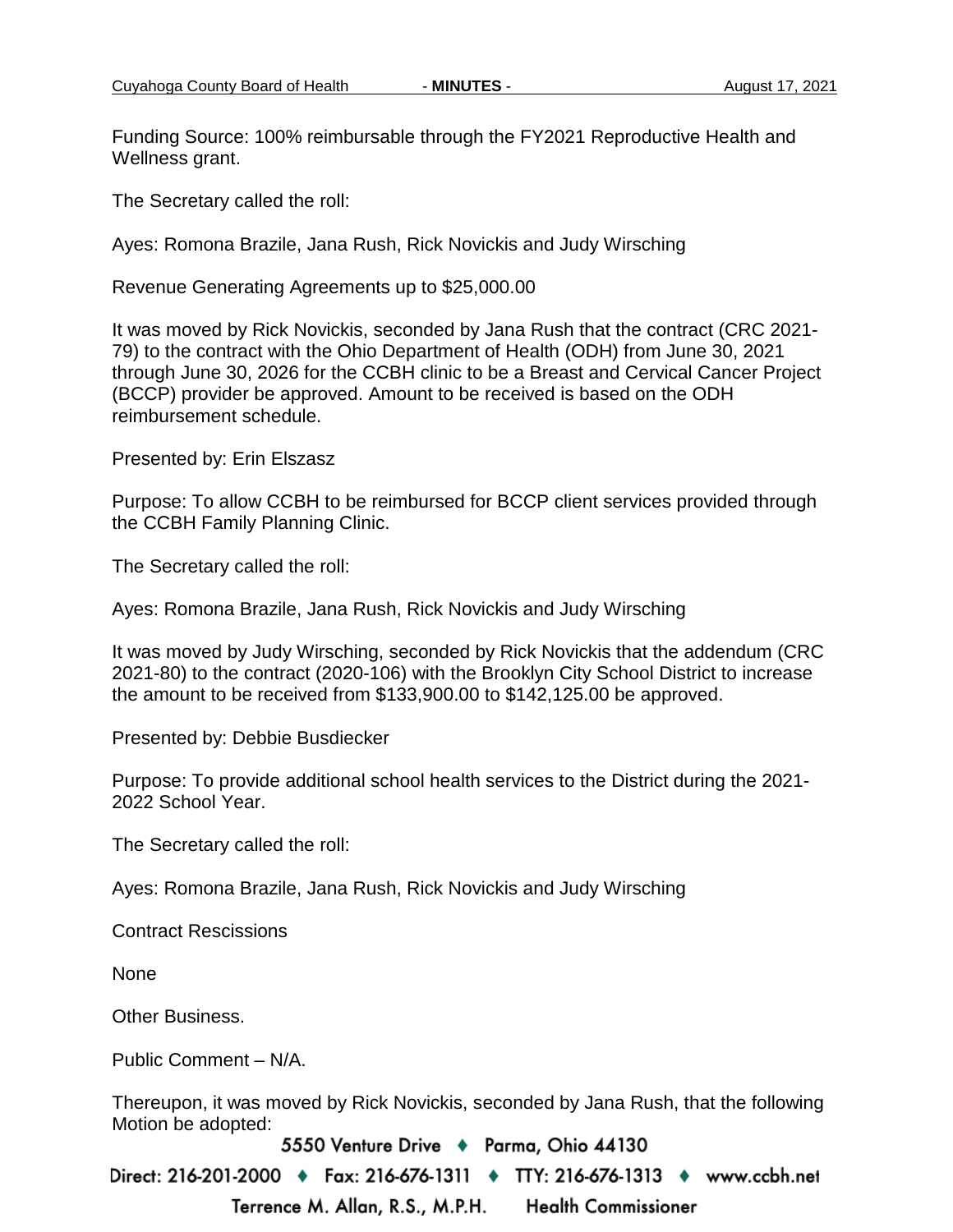BE IT RESOLVED that the meeting be adjourned at 1:46 p.m.

The Secretary called the roll:

Ayes: Romona Brazile, Jana Rush, Rick Novickis and Judy Wirsching

Committee Chair

Clerk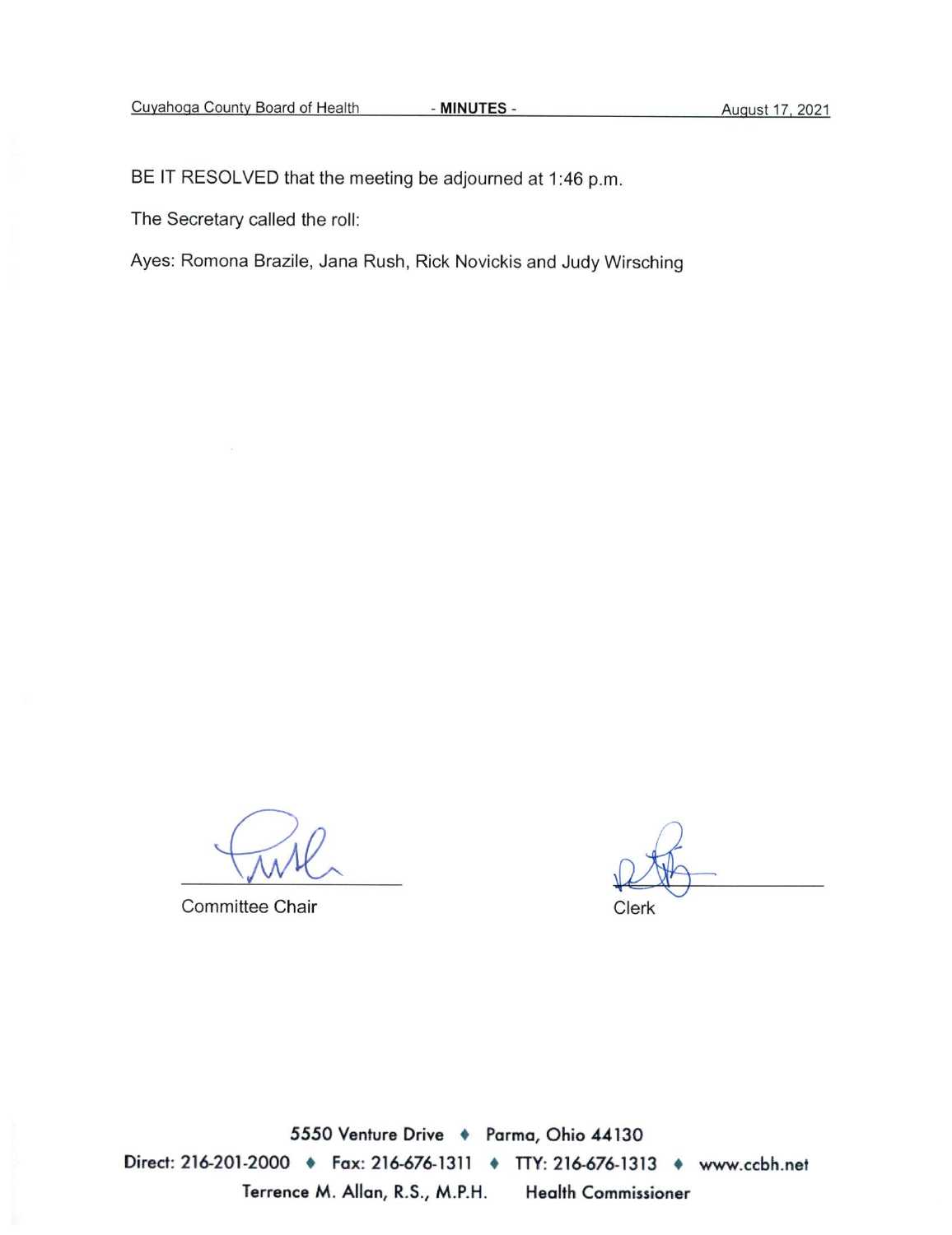## **RFP RESULTS**

**Program:** Lead Remediation **Project Address: Name:** John Stavlas **Address:** 1422-28 Lakewood Avenue **City, State, Zip:** Lakewood, OH 44107 **RFP No:** 2021-02 **CRC No:** 2021-67

#### **The following quotes were opened on:**

**Opened by:** Jackie Lewison **Logged in by:** Judy Wirsching

# **NAME OF CONTRACTOR RECEIVED BID AMOUNT**

### Paragon CMS 6/3/2021 @ 10:30 a.m. \$98,965.00

**Recommended award: Paragon CMS**

**Brief Justification:**

**Paragon CMS was the only bid received for this project. The bid amount was revised to \$78,565 due to contractor error in calculating project cost. The contract between CCBH and Paragon will be for the amount not to exceed \$78,565.**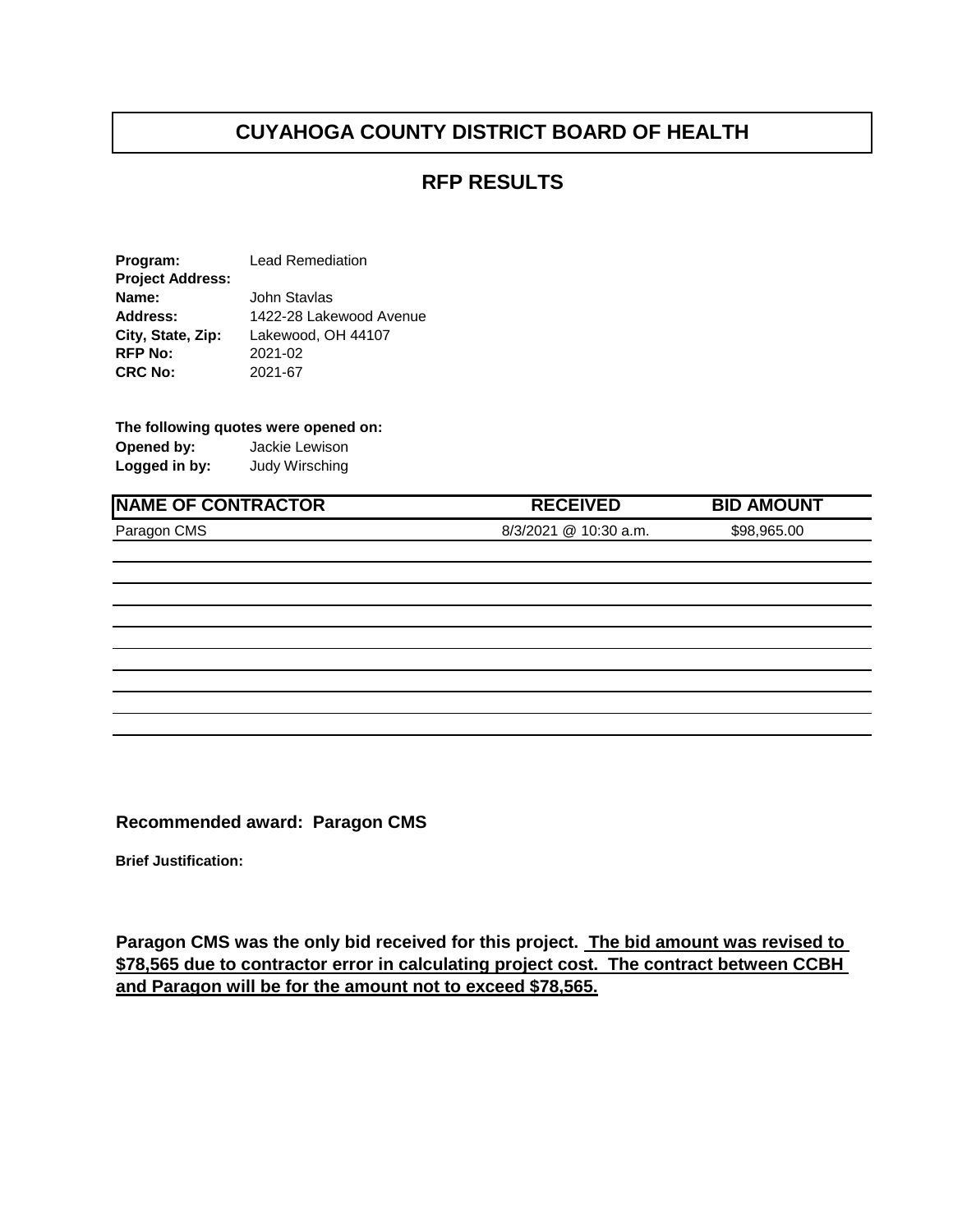## **QUOTE RESULTS**

#### **Project Address**

| Name:          | Angel Spearman                     |  |  |  |  |
|----------------|------------------------------------|--|--|--|--|
| Address:       | 22450 Lakemont Ave.                |  |  |  |  |
|                | City, State, Zip: Euclid, OH 44123 |  |  |  |  |
| <b>CRC No:</b> | CRC 2021-72                        |  |  |  |  |

**The following quotes were received and opened:**

| <b>NAME OF CONTRACTOR</b> | <b>QUOTE</b> | <b>LEAD</b> | HН      | <b>MATCH</b> |
|---------------------------|--------------|-------------|---------|--------------|
| <b>American Builders</b>  | \$13,775     | \$9,800     | \$3,975 | \$1,800      |
| <b>GHS</b>                | \$14,100     | \$10,150    | \$3,950 | \$2,150      |
| Paragon CMS               | \$12,555     | \$8,755     | \$3,800 | \$755        |
| <b>TNT</b>                | \$12,930     | \$9,450     | \$3,480 | \$1,450      |
|                           |              |             |         |              |
|                           |              |             |         |              |
|                           |              |             |         |              |
|                           |              |             |         |              |

| <b>ESTIMATE:</b> | \$13,425.00 | \$9,700.00 | \$3,725.00 |
|------------------|-------------|------------|------------|

**Recommended award:** Paragon CMS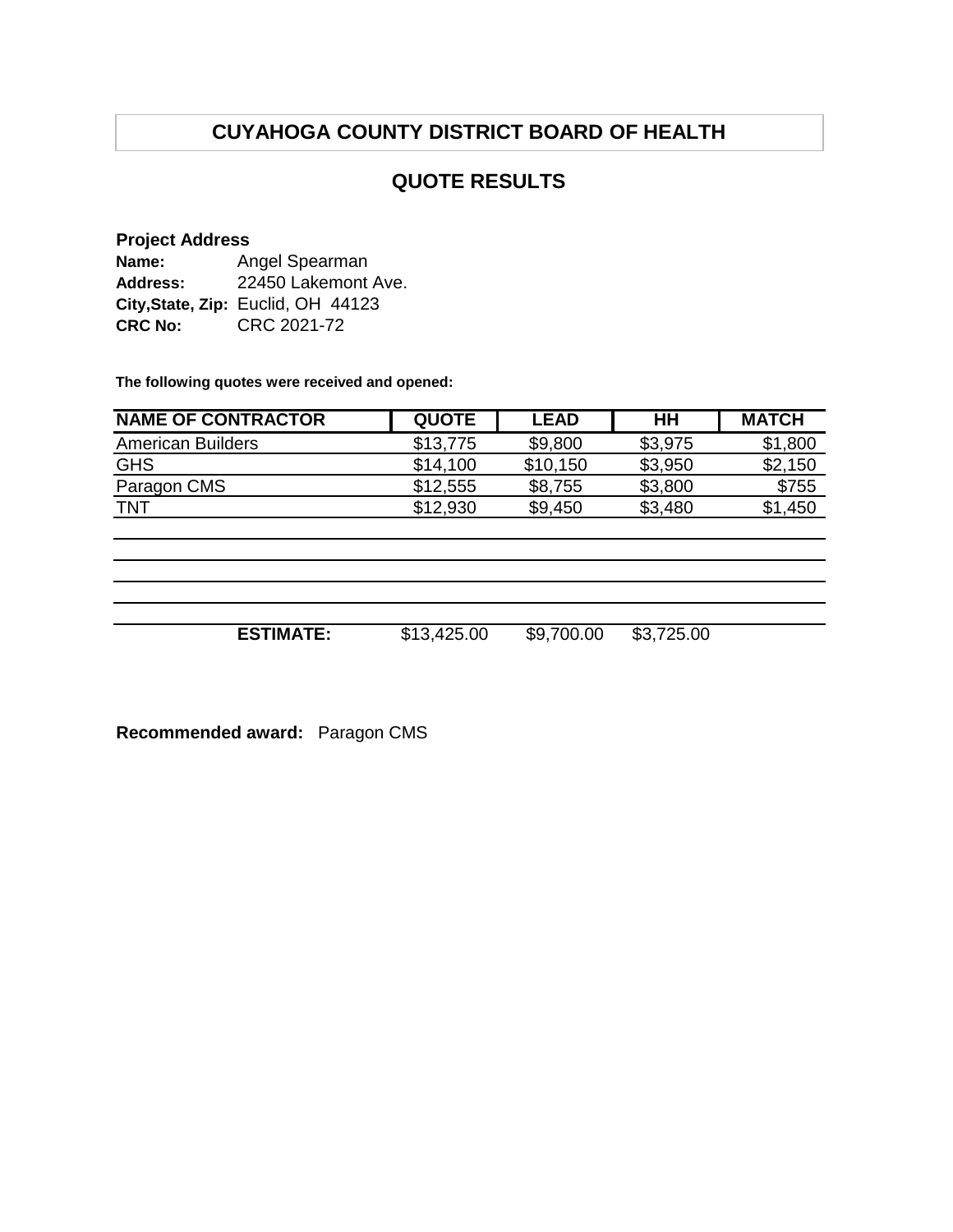## **QUOTE RESULTS**

#### **Project Address**

| Name:          | Janaya Reynolds                    |  |  |  |  |
|----------------|------------------------------------|--|--|--|--|
| Address:       | 20280 Blackfoot Ave.               |  |  |  |  |
|                | City, State, Zip: Euclid, OH 44117 |  |  |  |  |
| <b>CRC No:</b> | CRC 2021-74                        |  |  |  |  |

**The following quotes were received and opened:**

| <b>NAME OF CONTRACTOR</b> | <b>QUOTE</b> | <b>LEAD</b>              | HН             | <b>MATCH</b> |
|---------------------------|--------------|--------------------------|----------------|--------------|
| <b>American Builders</b>  | \$8,350      | \$6,100                  | \$2,250        | \$500        |
| <b>GHS</b>                | \$4,700      | \$4,200                  | \$500          | \$500        |
| Paragon CMS               | \$7,447      | \$6,347                  | \$1,100        | \$500        |
| <b>TNT</b>                | \$5,700      | \$4,900                  | \$800          | \$500        |
|                           |              |                          |                |              |
|                           |              |                          |                |              |
|                           |              |                          |                |              |
|                           |              |                          |                |              |
|                           |              |                          |                |              |
| <b>ESTIMATE:</b>          | \$6,600.00   | $\mathbb{S}$<br>5,350.00 | \$<br>1,250.00 |              |
|                           |              |                          |                |              |

**Recommended award:** Green Home Solution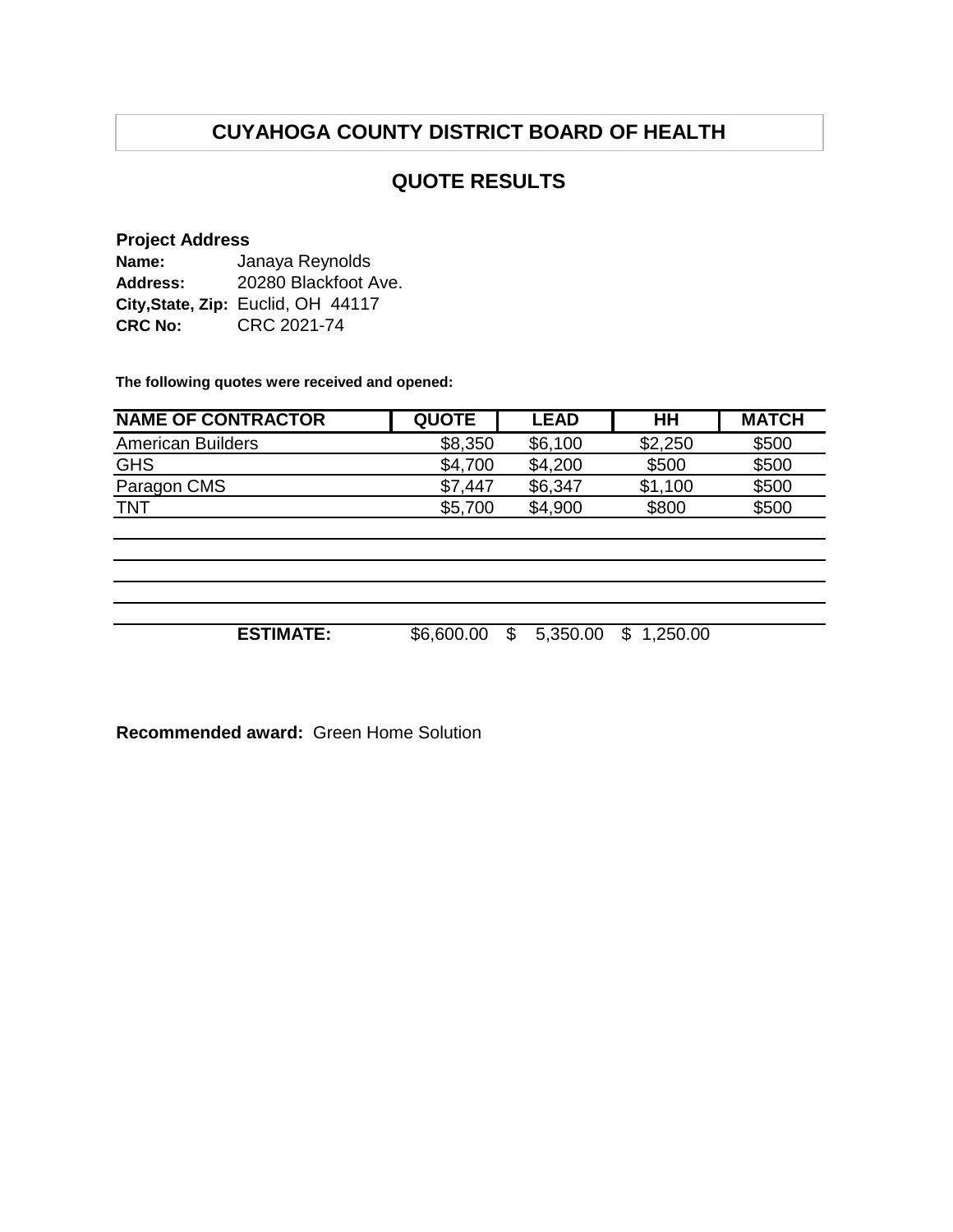## **QUOTE RESULTS**

#### **Project Address**

| Name:          | Ariana Grant                           |  |  |  |  |
|----------------|----------------------------------------|--|--|--|--|
| Address:       | 18416 Maple Hts. Blvd.                 |  |  |  |  |
|                | City, State, Zip: Maple Hts., OH 44137 |  |  |  |  |
| <b>CRC No:</b> | CRC 2021-74                            |  |  |  |  |

**The following quotes were received and opened:**

| <b>NAME OF CONTRACTOR</b> | <b>QUOTE</b> | <b>LEAD</b>    | HH         | <b>MATCH</b> |
|---------------------------|--------------|----------------|------------|--------------|
| <b>American Builders</b>  | \$10,525     | \$5,950        | \$4,575    | \$0          |
| <b>GHS</b>                | \$13,700     | \$8,100        | \$5,600    | \$100        |
| Paragon CMS               | \$12,959     | \$7,997        | \$4,962    | \$0          |
| <b>TNT</b>                | \$12,210     | \$6,700        | \$5,510    | \$0          |
|                           |              |                |            |              |
|                           |              |                |            |              |
|                           |              |                |            |              |
|                           |              |                |            |              |
|                           |              |                |            |              |
| <b>ESTIMATE:</b>          | \$11,068.00  | \$<br>6,940.00 | \$4,128.00 |              |
|                           |              |                |            |              |

**Recommended award:** American Builders